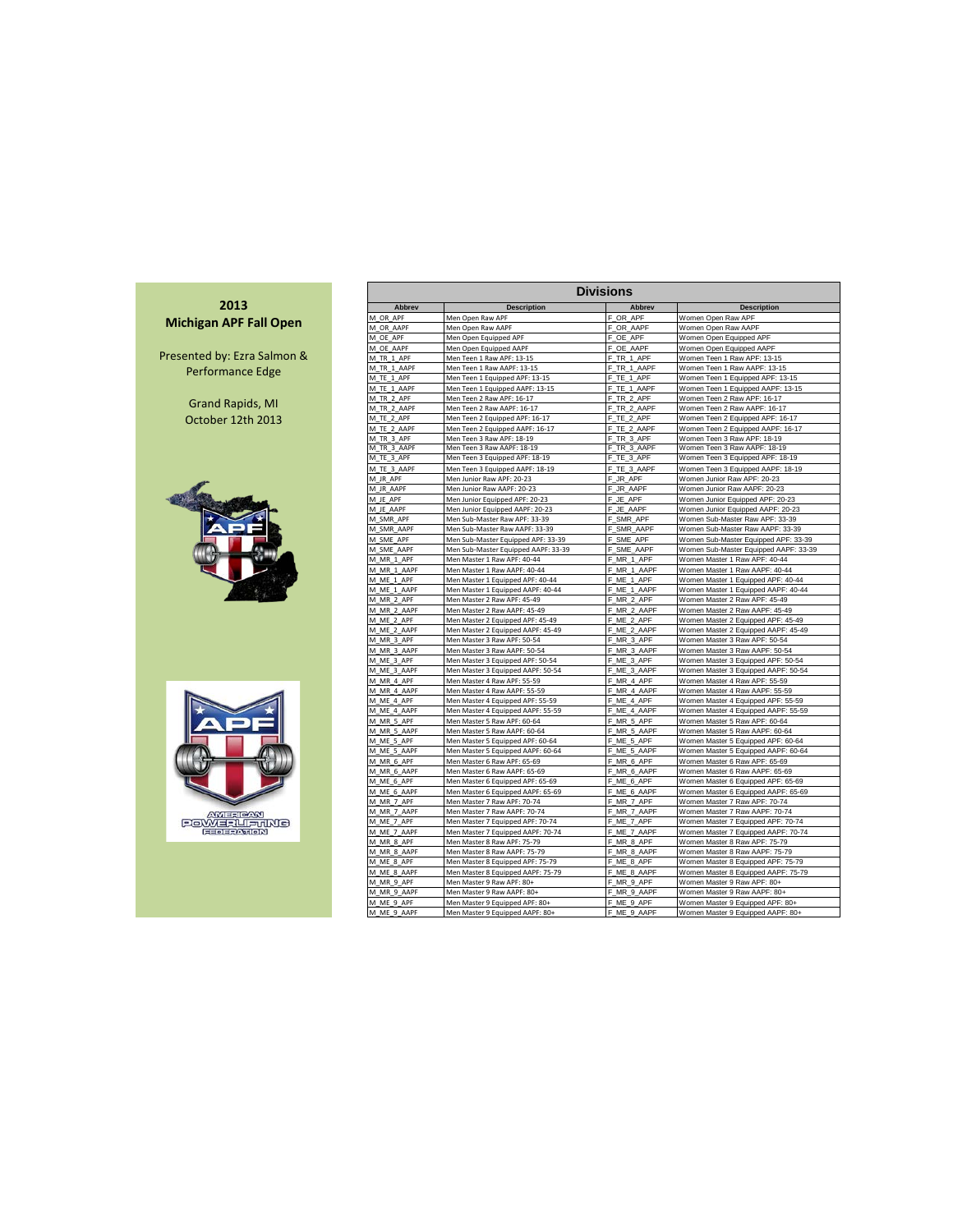12-Oct-13

## Michigan APF Fall Open - Full Power - Lb Results

| <b>Name</b>                | Age             | Div                 | <b>BWt</b> | WtCls | Glossbren<br>mer | Squat    | Squat      | Squat      | <b>Best</b>  | Bench 1  | Bench 2  | Bench 3  | <b>Best</b> | Sub      | <b>Deadlift</b> | <b>Deadlift</b> | Deadlift   | Best<br><b>Deadlift</b> | <b>PL Total</b> | Coeff      | Age &<br>$C_{\alpha\alpha}$ | <b>PI-Div-WtCl</b>        | Team                                 | <b>Notes</b>                 |
|----------------------------|-----------------|---------------------|------------|-------|------------------|----------|------------|------------|--------------|----------|----------|----------|-------------|----------|-----------------|-----------------|------------|-------------------------|-----------------|------------|-----------------------------|---------------------------|--------------------------------------|------------------------------|
| Aissa Galang (open         | 35              | OR AAPF             | 208.6      | SHW   | 0.7317           | $-215$   | 215        | 225        | 225          | 135      | 145      | $-155$   | 145         | 370      | 260             | $-285$          | $-285$     | 260                     | 630             | 460.971    | $^{\circ}$                  | 1-F OR AAPF-SHW           | <b>F3 Fitness</b>                    |                              |
| Aissa Galang (subm)        | 35              | SMR AAPF            | 208.6      | SHW   | 0.7317           | $-215$   | 215        | 225        | 225          | 135      | 145      | $-155$   | 145         | 370      | 260             | $-285$          | $-285$     | 260                     | 630             | 460.971    | $\Omega$                    | 1-F SMR AAPF-SHW          | <b>F3 Fitness</b>                    |                              |
| Andrew Brown               | 25              | M OR APF            | 238.2      | 242   | 0.5655           | 495      | $-525$     | $-575$     | 495          | 315      | $-330$   | 330      | 330         | 825      | 505             | 545             | 585        | 585                     | 1410            | 797.355    | $^{\circ}$                  | 1-M OR APF-242            | Flint Barbell Club                   |                              |
| Andrew Willard (aapf_open) | 34              | M OE AAPI           | 240.2      | 242   | 0.564            | $-750$   | $-750$     | $-750$     | $\circ$      | $\circ$  | $\Omega$ | $\Omega$ | $\theta$    | $\circ$  | $^{\circ}$      | $\circ$         | $^{\circ}$ | $\mathbf{0}$            | $\Omega$        | $^{\circ}$ | $\Omega$                    |                           | Spartan Barbell                      |                              |
| Andrew Willard (apf open   | 34              | M OE APF            | 240.2      | 242   | 0.564            | $-750$   | $-750$     | $-750$     | $\Omega$     | $\Omega$ | $\Omega$ | $\Omega$ | $\Omega$    | $\Omega$ | $^{\circ}$      | $\Omega$        | $\Omega$   | $\Omega$                | $\Omega$        | $\Omega$   | $\Omega$                    |                           | Spartan Barbell                      |                              |
| Bob Fabiano (aapf          | 56              | M OE AAPI           | 181.6      | 181   | 0.6451           | $-600$   | $-600$     | $-600$     | $\mathbf{0}$ | $\Omega$ | $\Omega$ | $\Omega$ | $\theta$    | $\Omega$ | $^{\circ}$      | $\overline{0}$  | $^{\circ}$ | $\mathbf{0}$            | $\Omega$        | $\Omega$   | $\Omega$                    | In                        | Spartan Barbell                      |                              |
| Bob Fabiano (apf           | 56              | M OE APF            | 181.6      | 181   | 0.6451           | $-600$   | $-600$     | $-600$     | $\Omega$     | $\Omega$ | $\Omega$ | $\Omega$ | $\Omega$    | $\Omega$ | $\Omega$        | $\Omega$        | $\Omega$   | $\Omega$                | $\Omega$        | $\Omega$   | $\Omega$                    |                           | Spartan Barbell                      |                              |
| <b>Brian Yourist</b>       | 33              | M OE APF            | 230.8      | 242   | 0.5713           | $-650$   | $-680$     | $-680$     | $\Omega$     | 455      | 500      | $\Omega$ | 500         | $\Omega$ | 655             | $-710$          | 710        | 710                     | $\sqrt{2}$      | $\Omega$   | $\Omega$                    |                           |                                      |                              |
| Chris Lindsay (open        | 36              | M OR AAPF           | 121.6      | 123   | 0.9061           | 220      | 245        | 275        | 275          | 160      | -180     | $-180$   | 160         | 435      | 310             | 340             | 365        | 365                     | 800             | 724.84     | $\Omega$                    | 1-M OR AAPF-123           |                                      |                              |
| Chris Lindsay (subm)       | 36              | M SMR AAPF          | 121.6      | 123   | 0.9061           | 220      | 245        | 275        | 275          | 160      | -180     | $-180$   | 160         | 435      | 310             | 340             | 365        | 365                     | 800             | 724.84     | $\Omega$                    | 1-M SMR AAPF-123          |                                      |                              |
| Clark Yeo                  | 39              | M SME AAPF          | 164        | 165   | 0.6927           | $\Omega$ | $-275$     | $-275$     | $\Omega$     | 195      |          |          | $\Omega$    | $\Omega$ | 180             |                 |            | $\Omega$                | $\Omega$        | $^{\circ}$ | $\Omega$                    |                           |                                      |                              |
| <b>Colby Gillette</b>      | 18              | M TR 3 AAPF         | 147.4      | 148   | 0.7592           | 315      | $-335$     | $-335$     | 315          | 205      | $-220$   | 220      | 220         | 535      | 320             | 340             | 360        | 360                     | 895             | 679,484    | $\Omega$                    | 1-M TR 3 AAPF-148         |                                      |                              |
| Colten Conner (in          | 21              | M JR APF            | 163.2      | 165   | 0.6955           | 225      | $-265$     | 305        | 305          | 225      | 265      | 275      | 275         | 580      | 325             | 400             | 450        | 450                     | 1030            | 716.3135   | $\Omega$                    | 1-M JR APF-165            |                                      |                              |
| Colten Conner (open)       | 21              | M OR APF            | 163.2      | 165   | 0.6955           | 225      | $-265$     | 305        | 305          | 225      | 265      | 275      | 275         | 580      | 325             | 400             | 450        | 450                     | 1030            | 716.3135   | $\Omega$                    | 1-M OR APF-165            |                                      |                              |
| Dain Soppelsa              | 30              | M OR AAPF           | 268        | 275   | 0.5493           | 500      | 550        | $^{\circ}$ | 550          | 325      | 365      | $-400$   | 365         | 915      | 500             | 550             | -600       | 550                     | 1465            | 804.7245   | $\Omega$                    | 2-M OR AAPF-275           | Kalamazoo Barbel                     |                              |
| Dan Eaton                  | 47              | MR <sub>2</sub> APR | 275        | 275   | 0.5458           | 325      | 365        | $-405$     | 365          | 345      | 365      | 380      | 380         | 745      | 445             | 500             | $-520$     | 500                     | 1245            | 679.45875  | 735.174367                  | 1-M MR 2 APF-275          | <b>Total Fitness Center - Howell</b> |                              |
| David E. Luttrell Jr       | 41              | M MR 1 AAPF         | 161.6      | 165   | 0.7005           | 190      | 190        | 205        | 205          | 135      | -150     | $-150$   | 135         | 340      | 250             | 275             | -300       | 275                     | 615             | 430.77675  | 135 084517                  | -M MR 1 AAPF-165          | The Dungeon Gym                      |                              |
| Drew Swean                 | 25              | M OR AAPF           | 270.6      | 275   | 0.5481           | 515      | 540        | $-550$     | 540          | 370      | -380     | -380     | 370         | 910      | 500             | 550             | 600        | 600                     | 1510            | 827.631    | $\Omega$                    | 1-M OR AAPF-275           | AlphaFux                             |                              |
| <b>Emily Manner</b>        | 28              | OR APF              | 129.6      | 132   | 1.0037           | 150      | 160        | 175        | 175          | 100      | $-110$   | $-110$   | 100         | 275      | 195             | 215             | 225        | 225                     | 500             | 501.85     | $\Omega$                    | -F OR APF-132             |                                      |                              |
| Eric Ratzmann (master)     | 44              | M ME 1 APF          | 308.2      | 308   | 0.5313           | 600      | $^{\circ}$ | $\Omega$   | 600          | 355      | 380      | 405      | 405         | 1005     | 555             | $-585$          | $^{\circ}$ | 555                     | 1560            | 828.75     | 864.38625                   | 1-M ME 1 APF-308          |                                      |                              |
| Eric Ratzmann (open)       | 44              | M OE APF            | 308.2      | 308   | 0.5313           | 600      | $\Omega$   | $\Omega$   | 600          | 355      | 380      | 405      | 405         | 1005     | 555             | $-585$          | $\circ$    | 555                     | 1560            | 828.75     | 864.38625                   | -M OE APF-308             |                                      |                              |
| Jeff Corv                  | 42              | M ME 1 APF          | 197.6      | 198   | 0.6134           | 770      | 800        | $-815$     | 800          | 585      | $-605$   | $-605$   | 585         | 1385     | 500             | 525             | $-540$     | 525                     | 1910            | 1171.4985  | 194.92847 1                 | -M ME 1 APF-198           | Spartan Barbell                      | Mens Lightweight Best Lifter |
| Jerome Cook                | 39              | M SME AAP           | 198.2      | 198   | 0.6143           | $-605$   | $-605$     | 605        | 605          | $-405$   | $-440$   | 440      | 440         | 1045     | $-525$          | $-525$          | 525        | 525                     | 1570            | 964.3725   | $\Omega$                    | -M SME AAPF-198           | The Dungeon Gym/Performance Edge     |                              |
| Joesph H. Vargas           | 29              | M OR APF            | 256        | 275   | 0.555            | 205      | 230        | 260        | 260          | 185      | 205      | $-225$   | 205         | 465      | 315             | 350             | 375        | 375                     | 840             | 466.2      | $\Omega$                    | 1-M OR APF-275            |                                      |                              |
| John D. Bulge              | 74              | M OR AAPR           | 215.6      | 220   | 0.587            | 315      | 370        | 400        | 400          | 250      | 300      | $-315$   | 300         | 700      | 405             | 475             | -500       | 475                     | 1175            | 689.66625  | $\Omega$                    | 1-M OR AAPF-220           |                                      |                              |
| Joshua Kley                | 29              | M OR AAPI           | 179.4      | 181   | 0.6503           | 300      | $-345$     | $-345$     | 300          | 225      | $-240$   | $-240$   | 225         | 525      | 405             | 440             | 460        | 460                     | 985             | 640.49625  | $\Omega$                    | 1-M OR AAPF-181           | <b>Total Fitness Center - Howel</b>  |                              |
| Krissy Ngo (jr             | 23              | JR AAPF             | 109.6      | 114   | 1.1477           | 125      | 145        | $-155$     | 145          | 70       | 75       | 80       | 80          | 225      | 175             | 200             | 215        | 215                     | 440             | 504.988    | $\Omega$                    | 1-F JR AAPF-114           |                                      |                              |
| Krissy Ngo (open           | 23              | OR AAPF             | 109.6      | 114   | 1.1477           | 125      | 145        | $-155$     | 145          | 70       | 75       | 80       | 80          | 225      | 175             | 200             | 215        | 215                     | 440             | 504.988    | $\Omega$                    | 1-F OR AAPF-114           |                                      |                              |
| Michael Newel              | 37              | <b>VI OR AAPI</b>   | 247        | 275   | 0.5598           | 475      | $-525$     | $\Omega$   | 475          | 325      | 385      | $-410$   | 385         | 860      | 500             | 575             | $-610$     | 575                     | 1435            | 303.24125  | $\Omega$                    | 3-M OR AAPF-275           |                                      |                              |
| Mike White                 | 37              | M OE APF            | 305.6      | 308   | 0.5323           | $-950$   | $\Omega$   | $\Omega$   | $\Omega$     | 700      |          |          | $\Omega$    | $\Omega$ | 700             |                 |            | $\Omega$                | $\Omega$        | $^{\circ}$ | $\Omega$                    |                           | Kalamazoo Barbel                     |                              |
| Nathaniel A. Grube         | 26              | M OR AAP            | 196.4      | 198   | 0.6153           | 250      | 300        | 330        | 330          | 135      | 170      |          | 170         | 500      | 350             | 400             | 440        | 440                     | 940             | 578.382    | $\Omega$                    | -M OR AAPF-198            |                                      |                              |
| Nicole Menta               | 27              | OR APF              | 120.2      | 123   | 1.0669           | 140      | $-160$     | $-160$     | 140          | 70       | $-80$    | $\Omega$ | 70          | 210      | 150             | 160             | $-175$     | 160                     | 370             | 394,753    | $\Omega$                    | 1-F OR APF-123            |                                      |                              |
| <b>Nicole Walter</b>       | 30 <sub>0</sub> | OR APE              | 159.6      |       |                  | 215      | 245        | $-260$     | 245          | 125      | $-145$   | 145      | 125         | 370      | 245             | 270             | 280        | 280                     | 650             | 556.595    |                             | -F OR APF-165             |                                      | Vomens Best Lifte            |
| Norm Cairl                 | 52              | M ME 3 API          | 229.8      | 242   | 0.5722           | $-785$   | $-785$     | $-785$     | $\Omega$     | $\Omega$ | $\Omega$ | $\Omega$ | $\Omega$    | $\Omega$ | $\Omega$        |                 |            | $\Omega$                | $\Omega$        | $\Omega$   | $\Omega$                    |                           | Ironworks                            |                              |
| Paul Hunt (master          | 44              | M ME 1 AAPF         | 239        | 242   | 0.5649           | 650      | 700        | 750        | 750          | $-440$   | 440      | 475      | 440         | 1190     | 510             | 550             | $-600$     | 550                     | 1740            | 982.839    | 025.1010                    | -M ME 1 AAPF-242          | Paul Hunt Powerliftin                |                              |
| Paul Hunt (open)           | 44              | M OE AAPF           | 239        | 242   | 0.5649           | 650      | 700        | 750        | 750          | $-440$   | 440      | $-475$   | 440         | 1190     | 510             | 550             | $-600$     | 550                     | 1740            | 982.839    |                             | 025.10107 1-M OE AAPF-242 | Paul Hunt Powerlifting               |                              |
| Phil Wengrowski            | 20              | M JR AAPF           | 195.4      | 198   | 0.6173           | 365      | 405        | 420        | 420          | 250      | 270      | $-280$   | 270         | 690      | 475             | 500             | $-515$     | 500                     | 1190            | 734.587    | $\Omega$                    | -M JR AAPF-198            | AlphaFux                             |                              |
| <b>Robert Perry</b>        | 22              | M JR APF            | 172.6      | 181   | 0.6676           | 355      | 385        | 405        | 405          | 245      | 275      | 295      | 295         | 700      | 405             | 445             | 465        | 465                     | 1165            | 777,754    | $^{\circ}$                  | 1-M JR APF-181            |                                      |                              |
| Rodney Schroeder           | 25              | M OR APF            | 281.6      | 308   | 0.5427           | 275      | 315        | 345        | 345          | 225      | $-245$   | 255      | 255         | 600      | 315             | 365             | 405        | 405                     | 1005            | 545.36325  | $\Omega$                    | 1-M OR APF-308            |                                      |                              |
| Ron Huebne                 | 28              | M OR APF            | 198.4      | 198   | 0.6119           | 385      | 415        | 455        | 455          | $-330$   | 330      | $-355$   | 330         | 785      | 430             | 480             | 510        | 510                     | 1295            | 792.34575  | $^{\circ}$                  | 1-M OR APF-198            |                                      |                              |
| Sam Braun                  | 21              | M OR AAPI           | 253.2      | 275   | 0.5568           | 365      | 425        | 440        | 440          | 250      | 300      | $-310$   | 300         | 740      | 440             | 500             | 515        | 515                     | 1255            | 698,784    | $\Omega$                    | 4-M OR AAPF-275           |                                      |                              |
| Sean Mok (ir)              | 21              | M JR AAPF           | 145.4      | 148   | 0.763            | 335      | 365        | 395        | 395          | $-245$   | $-245$   | 245      | 245         | 640      | 405             | 475             | $-500$     | 475                     | 1115            | 850.745    | $\Omega$                    | 1-M JR AAPF-148           |                                      |                              |
| Sean Mok (open             | 21              | M OR AAPI           | 145.4      | 148   | 0.763            | 335      | 365        | 395        | 395          | $-245$   | $-245$   | 245      | 245         | 640      | 405             | 475             | -500       | 475                     | 1115            | 850.745    | $\Omega$                    | 1-M OR AAPF-148           |                                      |                              |
| Sherwood Harris (in        | 20              | M JR AAPF           | 301.2      | 308   | 0.534            | 515      | 540        | 560        | 560          | 415      | 430      | $-435$   | 430         | 990      | 605             | 640             | 665        | 665                     | 1655            | 883.77     | $\Omega$                    | 1-M JR AAPF-308           | AlphaFux                             |                              |
| Sherwood Harris (open      | 20              | M OR AAPI           | 301.2      | 308   | 0.534            | 515      | 540        | 560        | 560          | 415      | 430      | $-435$   | 430         | 990      | 605             | 640             | 665        | 665                     | 1655            | 883.77     | $\Omega$                    | 1-M OR AAPF-308           | AlphaFux                             |                              |
| <b>Steve Diel</b>          | 41              | M ME 1 API          | 253.4      | 275   | 0.5568           | 720      | $-810$     | $-810$     | 720          | $-700$   | $-700$   | 700      | 700         | 1420     | 550             | 610             | $-630$     | 610                     | 2030            | 1130.304   | 141.60704                   | -M ME 1 APF-275           | EliteFTS                             |                              |
| <b>Ted Toalston</b>        | 35              | M OE APF            | 216        | 220   | 0.5864           | 750      | $-800$     | 800        | 800          | 530      | 550      | $\Omega$ | 550         | 1350     | 650             | $-700$          | $-700$     | 650                     | 2000            | 1172.7     |                             | 1-M OE APF-220            | <b>EliteFTS</b>                      | Mens Heavyweight Best Lifter |
| Zach Pauwels               | 19              | M TR 3 APF          | 160.4      | 165   | 0.7042           | 315      | $-365$     | $-365$     | 315          | 215      | $-240$   | 240      | 240         | 555      | 345             | 395             | 425        | 425                     | 980             | 690.067    | $^{\circ}$                  | 1-M TR 3 APF-165          |                                      |                              |
|                            |                 |                     |            |       |                  |          |            |            |              |          |          |          |             |          |                 |                 |            |                         |                 |            |                             |                           |                                      |                              |

12-Oct-13

## Michigan APF Fall Open - Full Power - Kg Results

| Name                      | Age | Div                     | DWL          | <b>MIC12</b><br>(Lb) | Slosabre<br>ner | Squat     | Squat      | Squat     | <b>Des</b><br>Squat | Bench 1    | Bench 2    | Bench:       | pest<br>Bench    | <b>SUD</b><br>Total | Deadlift   | Deadirtt     | Deadlift   | <b>Best</b><br>Deadlif | <b>PL Total</b> | COGIL<br>Score | age a<br>Coeff | <b>PI-Div WtCl</b> | Team                                 | <b>Notes</b>                 |
|---------------------------|-----|-------------------------|--------------|----------------------|-----------------|-----------|------------|-----------|---------------------|------------|------------|--------------|------------------|---------------------|------------|--------------|------------|------------------------|-----------------|----------------|----------------|--------------------|--------------------------------------|------------------------------|
| Aissa Galang (open)       | 35  | OR AAPF                 | 208.6        | SHW                  | 0.7317          | $-97.523$ | 97.523     | 102.06    | 102.06              | 61.236     | 65,772     | $-70.308$    | 65.77            | 167.83              | 117.94     | 129.28       | $-129.28$  | 117.94                 | 285.77          | 460.971        | $\circ$        | 1-F OR AAPF-SHW    | <b>F3 Fitness</b>                    |                              |
| Aissa Galang (subm)       | 35  | SMR AAPF                | 208.6        | SHW                  | 0.7317          | $-97.523$ | 97.523     | 102.06    | 102.06              | 61.236     | 65.772     | $-70.308$    | 65.77            | 167.83              | 117.94     | 129.28       | $-129.21$  | 117.94                 | 285.77          | 460.971        | $\Omega$       | L-F SMR AAPF-SHW   | F3 Fitness                           |                              |
| Andrew Brown              | 25  | M OR APF                | 238.2        | 242                  | 0.5655          | 224.53    | $-238.14$  | $-260.82$ | 224.53              | 142.88     | $-149.69$  | 149.69       | 149.69           | 374.22              | 229.07     | 247.21       | 265.35     | 265.35                 | 639.57          | 797.355        | $\Omega$       | I-M OR APF-242     | Flint Barbell Club                   |                              |
| Andrew Willard (aapf_open | 34  | <b>M OE AAPI</b>        | 240.2        | 242                  | 0.564           | 340.2     | $-340.2$   | 340.2     | 0.00                | $\Omega$   | $\Omega$   | $\Omega$     | 0.00             | $\Omega$            | $\Omega$   | $\Omega$     | $\Omega$   | 0.00                   | 0.00            | $^{\circ}$     | $\Omega$       |                    | Spartan Barbel                       |                              |
| Andrew Willard (apf open  | 34  | M OE APF                | 240.2        | 242                  | 0.564           | $-340.2$  | $-340.2$   | $-340.2$  | 0.00                | $\circ$    | $^{\circ}$ | $\circ$      | 0.00             | $\circ$             | $^{\circ}$ | $\circ$      | $^{\circ}$ | 0.00                   | 0.00            | $\circ$        | $\Omega$       |                    | Spartan Barbell                      |                              |
| Bob Fabiano (aapf)        | 56  | <b>M OE AAPI</b>        | 181.6        | 181                  | 0.6451          | 272 16    | 272.16     | 272.16    | n nn                | $\Omega$   | $\Omega$   | $\Omega$     | 0.00             | $\Omega$            | $\circ$    | $\Omega$     | $\Omega$   | 0.00                   | 0.00            | $\mathbf{0}$   | C.             |                    | Spartan Barbell                      |                              |
| Bob Fabiano (apf          | 56  | <b>M OE APF</b>         | 181.6        | 181                  | 0.6451          | $-272.16$ | $-272.16$  | $-272.16$ | 0.00                | $\circ$    | $^{\circ}$ | $\circ$      | 0.00             | $^{\circ}$          | $^{\circ}$ | $\Omega$     | $\Omega$   | 0.00                   | 0.00            | $\circ$        | $\Omega$       |                    | Spartan Barbell                      |                              |
| <b>Brian Yourist</b>      | 33  | <b>M OE APF</b>         | 230.8        | 242                  | 0.5713          | 294.84    | 308.45     | 308.45    | 0.001               | 206.39     | 226.8      | $\mathbf{a}$ | 226.80           | $\Omega$            | 297.11     | 322.05       | 322.05     | 322.0                  | 0.00            | $\Omega$       | $\sqrt{2}$     |                    |                                      |                              |
| Chris Lindsay (open)      | 36  | <b>A OR AAPR</b>        | 121.6        | 123                  | 0.9061          | 99.791    | 111.13     | 124.74    | 124.74              | 72.576     | $-81.647$  | $-81.64$     | 72.58            | 197.31              | 140.62     | 154.22       | 165.56     | 165.56                 | 362.88          | 724.84         | $\Omega$       | -M OR AAPF-123     |                                      |                              |
| Chris Lindsay (subm)      | 26  | A SMR AAPF              | 121.6        | 123                  | 1,9061          | 99.791    | 111 13     | 124 74    | 24.74               | 72.576     | 81.647     | 81.647       | 72.58            | 197.31              | 140.62     | 154.22       | 65.56      | 165.56                 | 362.88          | 724.84         | $\Omega$       | -M SMR AAPF-123    |                                      |                              |
| Clark Yeo                 | 39  | A SME AAPF              | 164          | 165                  | 0.6927          | $\circ$   | $-124.74$  | $-124.74$ | 0.00                | 88.451     | $^{\circ}$ | $\mathbf{0}$ | 0.00             | $\circ$             | 81.647     | $\mathbf{0}$ | $\circ$    | 0.00                   | 0.00            | $\circ$        | $\Omega$       |                    |                                      |                              |
| Colby Gillette            | 18  | A TR 3 AAPF             | 147.4        | 148                  | 0.7592          | 142.88    | 151.96     | $-151.96$ | 142.88              | 92.987     | 99.791     | 99.791       | 99.79            | 242.67              | 145.15     | 154.22       | 163.29     | 163.29                 | 405.97          | 679.484        | $\sim$         | -M TR 3 AAPF-148   |                                      |                              |
| Colten Conner (in         | 21  | <b>M JR APF</b>         | 163.2        | 165                  | 0.6955          | 102.06    | $-120.2$   | 138.35    | 138.35              | 102.06     | 120.2      | 124.74       | 124.74           | 263.09              | 147.42     | 181.44       | 204.12     | 204.12                 | 467.20          | 716.3135       | $\Omega$       | -M JR APF-165      |                                      |                              |
| Colten Conner (open       | 21  | A OR APF                | 163.2        | 165                  | 0.6955          | 102.06    | 120.2      | 138.35    | 138.35              | 102.06     | 120.2      | 124.74       | 124.74           | 263.09              | 147.42     | 181.44       | 204.12     | 204.12                 | 467.20          | 716.3135       |                | -M OR APF-165      |                                      |                              |
| Dain Soppelsa             | 30  | <b><i>A</i></b> OR AAPF | 268          | 275                  | 0.5493          | 226.8     | 249.48     | $\Omega$  | 249.48              | 147.42     | 165.56     | $-181.44$    | 165.56           | 415.04              | 226.8      | 249.48       | $-272.16$  | 249.48                 | 664.52          | 804.7245       | $\Omega$       | M OR AAPF-275      | Kalamazoo Barbel                     |                              |
| Dan Eaton                 | 47  | A MR 2 APF              | 275          | 275                  | 0.5458          | 147.42    | 165.56     | $-183.71$ | 165.56              | 156.49     | 165.56     | 172.37       | 172.37           | 337.93              | 201.85     | 226.8        | $-235.87$  | 226.80                 | 564.73          | 679.45875      | 735.174367     | 1-M MR 2 APF-275   | <b>Total Fitness Center - Howell</b> |                              |
| David E. Luttrell Jr      | 41  | <b>MR 1 AAPF</b>        | 161.6        | 165                  | 0.7005          | $-86.183$ | 86.183     | 92.987    | 92.99               | 61.236     | $-68.04$   | $-68.04$     | 61.24            | 154.22              | 113.4      | 124.74       | $-136.08$  | 124.74                 | 278.96          | 430.77675      | 135.084517     | I-M MR 1 AAPF-165  | The Dungeon Gym                      |                              |
| Drew Swean                | 25  | <b>A OR AAPF</b>        | 270.6        | 275                  | 0.5481          | 233.6     | 244.94     | $-249.48$ | 244.94              | 167.83     | $-172.37$  | $-172.37$    | 167.83           | 412.77              | 226.8      | 249.48       | 272.16     | 272.16                 | 684.93          | 827.631        | $^{\circ}$     | I-M OR AAPF-275    | AlphaFux                             |                              |
| Emily Mannen              | 28  | OR APF                  | 129.6        | 132                  | 1.0037          | 68.04     | 72.576     | 79.379    | 79.38               | 45.36      | -49.896    | 49.896       | 45.36            | 124.74              | 88.451     | 97.523       | 102.06     | 102.06                 | 226.80          | 501.85         | $\Omega$       | -F OR APF-132      |                                      |                              |
| Eric Ratzmann (master)    | 44  | <b>M ME 1 APF</b>       | 308.2        | 308                  | 0.5313          | 272.16    | $^{\circ}$ | $\circ$   | 272.16              | 161.03     | 172.37     | 183.71       | 183.71           | 455.87              | 251.75     | $-265.35$    | $^{\circ}$ | 251.75                 | 707.61          | 828.75         | 864.38625      | 1-M ME 1 APF-308   |                                      |                              |
| Eric Ratzmann (open)      | 44  | A OE APF                | 308.2        | 308                  | 0.5313          | 272.16    | $\circ$    | $\Omega$  | 272.16              | 161.03     | 172.37     | 183.71       | 183.71           | 455.87              | 251.75     | $-265.39$    | $^{\circ}$ | 251.75                 | 707.61          | 828.75         | 864.38625      | -M OE APF-308      |                                      |                              |
| Jeff Corv                 | 42  | A ME 1 APF              | 197.6        | 198                  | 0.6134          | 349.27    | 362.88     | 88.968    | 362.88              | 265.35     | $-274.43$  | $-274.43$    | 265.35           | 628.23              | 226.8      | 238.14       | $-244.94$  | 238.14                 | 866.37          | 1171.4985      | 194 92847      | -M ME 1 APF-198    | Snartan Barbel                       | Mens Lightweight Best Lifter |
| Jerome Cook               | 39  | A SME AAPF              | 198.2        | 198                  | 0.6143          | $-274.43$ | $-274.43$  | 274.43    | 274.43              | $-183.71$  | 199.58     | 199.58       | 199.58           | 474.01              | $-238.1$   | $-238.1$     | 238.14     | 238.14                 | 712.15          | 964.3725       |                | -M SME AAPF-198    | The Dungeon Gym/Performance Edge     |                              |
| Joesph H. Vargas          | 29  | A OR APF                | 256          | 275                  | 0.555           | 92.987    | 104.33     | 117.94    | 117.94              | 83.915     | 92.987     | $-102.06$    | 92.99            | 210.92              | 142.88     | 158.76       | 170.1      | 170.10                 | 381.02          | 466.2          | $\Omega$       | I-M OR APF-275     |                                      |                              |
| John D. Bulger            | 24  | A OR AAPR               | 215.6        | 220                  | 0.587           | 142.88    | 167.83     | 181.44    | 181.44              | 113.4      | 136.08     | $-142.88$    | 136.08           | 317.52              | 183.71     | 215.46       | $-226.8$   | 215.46                 | 532.98          | 689.66625      | $\Omega$       | I-M OR AAPF-220    |                                      |                              |
| Joshua Kley               | 29  | <b>M OR AAPR</b>        | 179.4        | 181                  | 0.6503          | 136.08    | $-156.49$  | $-156.49$ | 136.08              | 102.06     | 108.86     | 108.86       | 02.06            | 238.14              | 183.71     | 199.58       | 208.65     | 208.65                 | 446.79          | 640.49625      | $\Omega$       | I-M OR AAPF-181    | <b>Total Fitness Center - Howell</b> |                              |
| Krissy Ngo (jr)           | 23  | JR AAPF                 | 109.6        | 114                  | 1.1477          | 56.7      | 65,772     | $-70.308$ | 65.77               | 31.752     | 34.02      | 36.288       | 36.29            | 102.06              | 79.379     | 90.719       | 97.523     | 97.52                  | 199.58          | 504.988        | $\Omega$       | 1-F JR AAPF-114    |                                      |                              |
| Krissy Ngo (open)         | 23  | OR AAPF                 | 109.6        | 114                  | 1.1477          | 56.7      | 65.772     | 70.308    | 65.77               | 31.752     | 34.02      | 36.288       | 36.29            | 102.06              | 79.379     | 90.719       | 97.523     | 97.52                  | 199.58          | 504,988        | $\Omega$       | 1-F OR AAPF-114    |                                      |                              |
| Michael Newell            | 37  | <b>M OR AAPR</b>        | 247          | 275                  | 0.5598          | 215.46    | $-238.14$  | $\Omega$  | 215.46              | 147.42     | 174.63     | 185.97       | 174.63           | 390.09              | 226.8      | 260.82       | $-276.69$  | 260.82                 | 650.91          | 803.24125      | $\Omega$       | 3-M OR AAPF-275    |                                      |                              |
| Mike White                | 37  | <b>M OE APF</b>         | 305.6        | 308                  | 0.5323          | $-430.92$ | $^{\circ}$ | $\Omega$  | 0.00                | 317.52     | $^{\circ}$ | $\Omega$     | 0.00             | $\circ$             | 317.52     | $\circ$      | $^{\circ}$ | 0.00                   | 0.00            | $\overline{0}$ | $\Omega$       |                    | Kalamazoo Barbel                     |                              |
| Nathaniel A. Gruber       | 26  | <b>M OR AAPI</b>        | 196.4        | 198                  | 0.6153          | 113.4     | 136.08     | 149.69    | 149.69              | 61.236     | 77.111     | $\mathbf{0}$ | 77.11            | 226.8               | 158.76     | 181.44       | 199.58     | 199.58                 | 426.38          | 578.382        | $\Omega$       | I-M OR AAPF-198    |                                      |                              |
| Nicole Mentag             | 27  | OR APF                  | 120.2        | 123                  | 1.0669          | 63.504    | $-72.576$  | $-72.576$ | 63.50               | 31.752     | $-36.288$  | $\mathbf{0}$ | 31.75            | 95.255              | 68.04      | 72.576       | $-79.379$  | 72.58                  | 167.83          | 394.753        | $\Omega$       | 1-F OR APF-123     |                                      |                              |
| <b>Nicole Walters</b>     | 30  | OR APE                  | 159.6        | 165                  | 0.8563          | 97.523    | 111.13     | 117.94    | 111.13              | 56.7       | $-65.772$  | 65.777       | 56.70            | 167.83              | 111.13     | 122.47       | 127.01     | 127.01                 | 294.84          | 556.595        | $\Omega$       | I-F OR APF-165     |                                      | Vomens Best Lifte            |
| Norm Cairl                | 52  | M ME 3 APF              | 229.8        | 242                  | 0.5722          | $-356.07$ | $-356.07$  | $-356.07$ | 0.00                | $^{\circ}$ | $\circ$    | $\circ$      | 0.00             | $\circ$             | $\circ$    | $\circ$      | $^{\circ}$ | 0.00                   | 0.00            | $\circ$        | $\Omega$       |                    | Ironworks                            |                              |
| Paul Hunt (master         | 44  | A ME 1 AAPF             | 239          | 242                  | 0.5649          | 294.84    | 317.52     | 340.2     | 340.20              | 199.58     | 199.58     | $-215.46$    | 199.58           | 539.78              | 231.33     | 249.48       | $-272.1$   | 249.48                 | 789.26          | 982.839        | 1025.10107     | I-M ME 1 AAPF-242  | Paul Hunt Powerlifting               |                              |
| Paul Hunt (open)          | 44  | A OE AAPF               | 239          | 242                  | 0.5649          | 294.84    | 317.52     | 340.2     | 340.20              | $-199.58$  | 199.58     | $-215.46$    | 199.58           | 539.78              | 231.33     | 249.48       | $-272.10$  | 249.48                 | 789.26          | 982.839        | 1025.10107     | I-M OE AAPF-242    | Paul Hunt Powerlifting               |                              |
| Phil Wengrowski           | 20  | A JR AAPE               | 195.4        | 198                  | 0.6173          | 165.56    | 183.71     | 190.51    | 190.51              | 113.4      | 122.47     | 127.01       | 122.47           | 312.98              | 215.46     | 226.8        | 233.6      | 226.80                 | 539.78          | 734.587        | $\Omega$       | -M JR AAPF-198     | AlphaFux                             |                              |
| Robert Perry              | 22  | VI JR APF               | 172.6        | 181                  | 0.6676          | 161.03    | 174.63     | 183.71    | 183.71              | 111.13     | 124.74     | 133.81       | 133.81           | 317.52              | 183.71     | 201.85       | 210.92     | 210.92                 | 528.44          | 777.754        | $\sqrt{2}$     | I-M JR APF-181     |                                      |                              |
| Rodney Schroede           | 25  | A OR APF                | 281.6        | 308                  | 0.5427          | 124.74    | 142.88     | 156.49    | 156.49              | 102.06     | $-111.13$  | 115.67       | 115.67           | 272.16              | 142.88     | 165.56       | 183.71     | 183.71                 | 455.87          | 545.36325      | $\Omega$       | -M OR APF-308      |                                      |                              |
| Ron Huebner               | 28  | A OR APF                | 198.4        | 198                  | 0.6119          | 174.63    | 188.24     | 206.39    | 206.39              | $-149.69$  | 149.69     | $-161.03$    | 149.69           | 356.07              | 195.05     | 217.73       | 231.33     | 231.33                 | 587.41          | 792.34575      | $\Omega$       | I-M OR APF-198     |                                      |                              |
| Sam Braun                 | 21  | <b><i>A</i></b> OR AAPP | 253.2        | 275                  | 0.5568          | 165.56    | 192.78     | 199.58    | 199.58              | 113.4      | 136.08     | 140.62       | 136.08           | 335.66              | 199.58     | 226.8        | 233.6      | 233.60                 | 569.26          | 698.784        | $\Omega$       | 4-M OR AAPF-275    |                                      |                              |
| Sean Mok (in              | 21  | <b>M JR AAPF</b>        | 145.4        | 148                  | 0.763           | 151.96    | 165.56     | 179.17    | 179.17              | $-111.13$  | $-111.13$  | 111.13       | 111.13           | 290.3               | 183.71     | 215.46       | $-226.8$   | 215.46                 | 505.76          | 850.745        | $\Omega$       | 1-M JR AAPF-148    |                                      |                              |
| Sean Mok (open)           | 21  | <b>A OR AAPR</b>        | 145.4        | 148                  | 0.763           | 151.96    | 165.56     | 179.17    | 179.17              | $-111.13$  | $-111.13$  | 111.13       | 111.13           | 290.3               | 183.71     | 215.46       | $-226.8$   | 215.46                 | 505.76          | 850.745        | $\Omega$       | -M OR AAPF-148     |                                      |                              |
| Sherwood Harris (in       | 20  | <b>M JR AAPF</b>        | 301.2        | 308                  | 0.534           | 233.6     | 244.94     | 254.01    | 254.01              | 188.24     | 195.05     | $-197.31$    | 195.05           | 449.06              | 274.43     | 290.3        | 301.64     | 301.64                 | 750.70          | 883.77         | $\Omega$       | 1-M JR AAPF-308    | AlphaFux                             |                              |
| Sherwood Harris (open)    | 20  | A OR AAPR               | 301.2        | 308                  | 0.534           | 233.6     | 244.94     | 254.01    | 254.01              | 188 74     | 195.05     | 19731        | 195.05           | 449.06              | 274 43     | 290.3        | 301.64     | 301.64                 | 750.70          | 883 77         | $\Omega$       | -M OR AAPF-308     | AlphaFux                             |                              |
| <b>Steve Diel</b>         | 41  | A ME 1 APF              | 253.4        | 275                  | 0.5568          | 326.59    | $-367.41$  | $-367.41$ | 326.59              | $-317.52$  | $-317.52$  | 317.52       | 317.52           | 644.11              | 249.48     | 276.69       | $-285.77$  | 276.69                 | 920.80          | 1130.304       | 141.60704      | 1-M ME 1 APF-275   | EliteFTS                             |                              |
| <b>Ted Toalston</b>       | 35  | <b>M OE APF</b>         | 216<br>160.4 | 220                  | 0.5864          | 340.2     | 362.88     | 362.88    | 362.88              | 240.41     | 249.48     | 108.86       | 249.48<br>108.86 | 612.36              | 294.84     | 317.52       | $-317.52$  | 294.84                 | 907.19          | 1172.7         | $\sqrt{2}$     | -M OE APF-220      | EliteFTS                             | Mens Heavyweight Best Lifter |
| Zach Pauwels              | 19  | M TR 3 APF              |              | 165                  | 0.7042          | 142.88    | $-165.56$  | $-165.56$ | 142.88              | 97.523     | $-108.86$  |              |                  | 251.75              | 156.49     | 179.17       | 192.78     | 192.78                 | 444.53          | 690.067        |                | I-M TR 3 APF-165   |                                      |                              |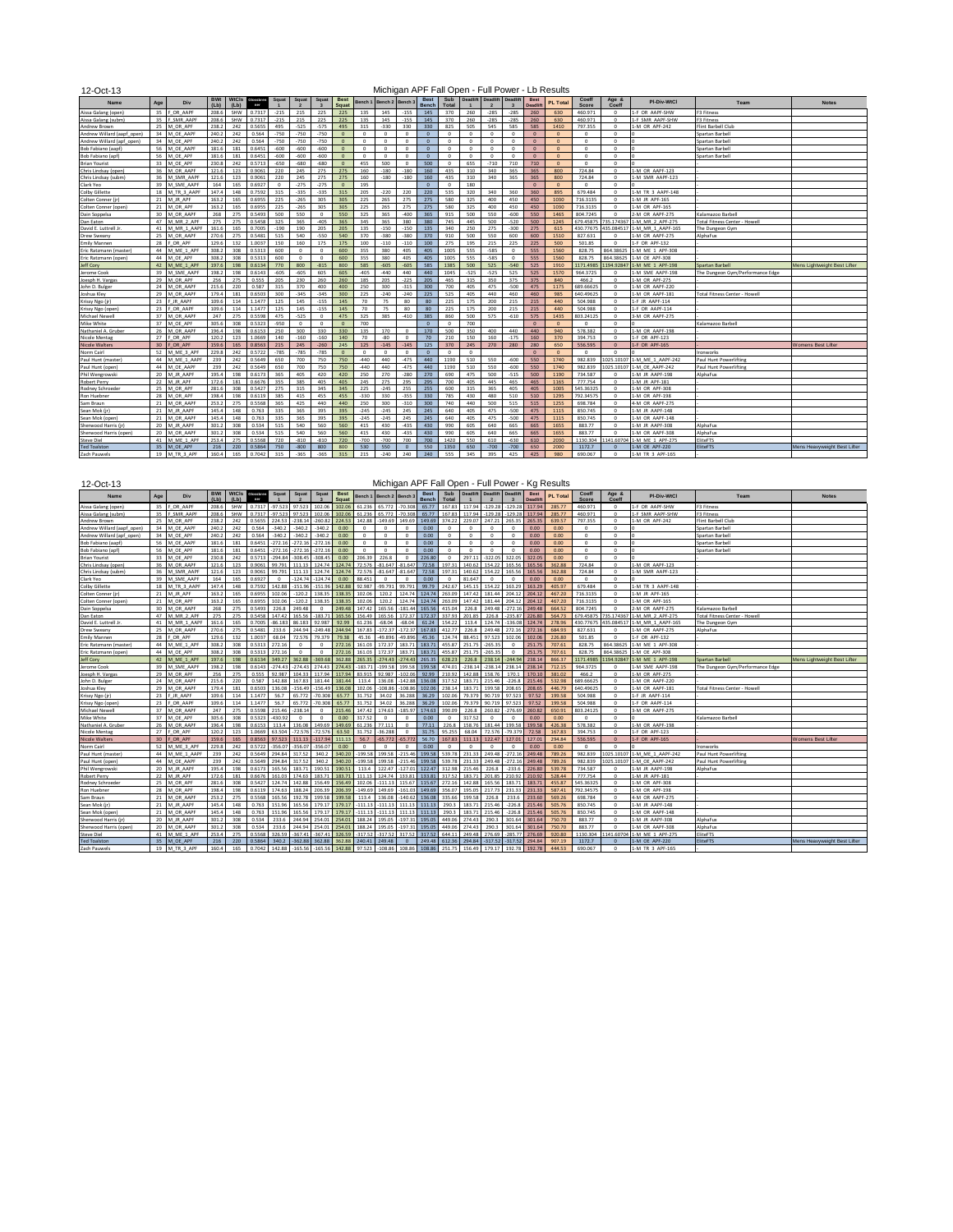12-Oct-13 **Name Age Div BWt (Lb) WtCls (Lb) Glossbren 1 Bench 1 Bench 2 Bench 3 Bench**<br>-475 -475 -475 0 **Bench Coeff Score Age & Coeff PI-Div-WtCl Team**<br> **Coeff CO CO CO CO CO C Flint Barbell Club** Brian P. King 42 M\_ME\_1\_APF 229.8 242 0.5722 -475 -475 -475 0 0 0 0 Flint Barbell Club Chad Shepard 30 M\_OR\_AAPF 178.8 181 0.6519 335 350 -385 350 228.1475 0 1-M\_OR\_AAPF-181 Flint Barbell Club Erik Walker 35 M\_SMR\_APF 237.8 242 0.5664 405 415 -425 415 235.056 0 1-M\_SMR\_APF-242 Flint Barbell Club Jennifer Lamson | 36 |F\_OE\_AAPF | 119.8 | 123 | 1.0701 | 175 | -185 | -185 | <mark>175 |</mark> 187.2675 | 0 |1-F\_OE\_AAPF-123 |Flint Barbell Club Jessica Hempel 24 F\_OR\_AAPF 162.6 165 0.8453 115 125 -135 125 105.65625 0 1-F\_OR\_AAPF-165 Flint Barbell Club Joshua Cromer 36 M\_SMR\_AAPF 218.4 220 0.5836 390 -405 -405 390 227.5845 0 1-M\_SMR\_AAPF-220 - Justin Fargo 40 M\_MR\_1\_APF 219.6 220 0.5823 -405 -405 -405 0 0 0 0 Flint Barbell Club Michael J Simon 57 | M\_ME\_4\_APF | 179.2 | 181 | 0.6508 | 300 | -430 | -430 | 0 | 0 | 0 | 0 | 0 | 0 | 0 | 0 | 0 Miguel Ruelan (aapf\_master) 43 M\_ME\_1\_AAPF 178 181 0.654 475 500 -515 500 327 337.137 1-M\_ME\_1\_AAPF-181 Flint Barbell Club<br>Miguel Ruelan (apf\_master) 43 M\_ME\_1\_APF 178 181 0.654 475 500 -515 500 327 337.137 1-M\_ME\_1\_APF-18 Miguel Ruelan (apf\_master) 43 M\_ME\_1\_APF 178 181 0.654 475 500 -515 500 327 337.137 1-M\_ME\_1\_APF-181 Flint Barbell Club<br>Miguel Ruelan (apf\_open) 43 M\_OE\_APF 178 181 0.654 475 500 -515 500 327 337.137 1-M\_OE\_APF-181 Flint B Miguel Ruelan (apf\_open) | 43 |M\_OE\_APF | 178 | 181 | 0.654 | 475 | 500 | -515 <mark>| 500 |</mark> 327 | 337.137 |1-M\_OE\_APF-181 | Flint Barbell Club Ron Smith 48 M\_MR\_2\_APF 213.6 220 0.5909 -385 -385 0 0 0 0 0 0 0 0 Paul Hunt Powerlifting<br>Ross Arnold 66 M\_MR\_6\_AAPF 225.4 242 0.5763 275 295 305 305 175.7715 265.59073 1-M\_MR\_6\_AAPF-242 Total Fitness Center - 1 Ross Arnold 66 M MR 6 AAPF 225.4 242 0.5763 275 295 305 305 175.7715 265.59073 1-M MR 6 AAPF-242 Total Fitness Center - Howell Michigan APF Fall Open - Bench Only - Lb Results

## 12-Oct-13

## Michigan APF Fall Open - Bench Only - Kg Results

| <b>Name</b>                 | Age | Div         | <b>BWt</b><br>(Lb) | (Lb) | WtCls Glossbren<br>ner |        |                     | Bench 1   Bench 2   Bench 3 | <b>Best</b><br><b>Bench</b> | Coeff<br><b>Score</b> | Age &<br>Coeff | <b>PI-Div-WtCl</b>                   | Team                          |
|-----------------------------|-----|-------------|--------------------|------|------------------------|--------|---------------------|-----------------------------|-----------------------------|-----------------------|----------------|--------------------------------------|-------------------------------|
| Brian P. King               | 42  | M ME 1 APF  | 229.8              | 242  | 0.5722                 |        | $-215.46$ $-215.46$ | $-215.46$                   | 0.00                        | 0                     | 0              |                                      | Flint Barbell Club            |
| <b>Chad Shepard</b>         | 30  | M OR AAPF   | 178.8              | 181  | 0.6519                 |        |                     | 151.96 158.76 -174.63       | 158.76                      | 228.1475              | 0              | 1-M OR AAPF-181                      | Flint Barbell Club            |
| Erik Walker                 | 35  | M SMR APF   | 237.8              | 242  | 0.5664                 | 183.71 |                     | 188.24 -192.78              | 188.24                      | 235.056               | $\Omega$       | 1-M SMR APF-242                      | Flint Barbell Club            |
| Jennifer Lamson             | 36  | F OE AAPF   | 119.8              | 123  | 1.0701                 |        |                     | 79.379 -83.915 -83.915      | 79.38                       | 187.2675              | $\Omega$       | 1-F OE AAPF-123                      | Flint Barbell Club            |
| Jessica Hempel              | 24  | F OR AAPF   | 162.6              | 165  | 0.8453                 | 52.164 | 56.7                | $-61.236$                   | 56.70                       | 105.65625             | $\Omega$       | 1-F OR AAPF-165                      | Flint Barbell Club            |
| Joshua Cromer               | 36  | M SMR AAPF  | 218.4              | 220  | 0.5836                 | 176.9  | $-183.71$           | $-183.71$                   | 176.90                      | 227.5845              | $\Omega$       | 1-M SMR AAPF-220                     |                               |
| Justin Fargo                | 40  | M MR 1 APF  | 219.6              | 220  | 0.5823                 |        | $-183.71$ $-183.71$ | $-183.71$                   | 0.00                        | 0                     | 0              |                                      | Flint Barbell Club            |
| Michael J Simon             | 57  | M ME 4 APF  | 179.2              | 181  | 0.6508                 | 181.44 |                     | $-195.05$ $-195.05$         | 0.00                        | 0.                    |                |                                      |                               |
| Miguel Ruelan (aapf master) | 43  | M ME 1 AAPF | 178                | 181  | 0.654                  | 215.46 | 226.8               | $-233.6$                    | 226.80                      | 327                   | 337.137        | 1-M ME 1 AAPF-181                    | Flint Barbell Club            |
| Miguel Ruelan (apf master)  | 43  | M ME 1 APF  | 178                | 181  | 0.654                  | 215.46 | 226.8               | $-233.6$                    | 226.80                      | 327                   | 337.137        | 1-M ME 1 APF-181                     | Flint Barbell Club            |
| Miguel Ruelan (apf open)    | 43  | M OE APF    | 178                | 181  | 0.654                  | 215.46 | 226.8               | $-233.6$                    | 226.80                      | 327                   | 337.137        | 1-M OE APF-181                       | Flint Barbell Club            |
| <b>Ron Smith</b>            | 48  | M MR 2 APF  | 213.6              | 220  | 0.5909                 |        | $-174.63 - 174.63$  | U                           | 0.00                        | 0                     | 0              |                                      | Paul Hunt Powerlifting        |
| Ross Arnold                 | 66  | M MR 6 AAPF | 225.4              | 242  | 0.5763                 |        | 124.74 133.81       | 138.35                      | 138.35                      |                       |                | 175.7715 265.59073 1-M MR 6 AAPF-242 | Total Fitness Center - Howell |